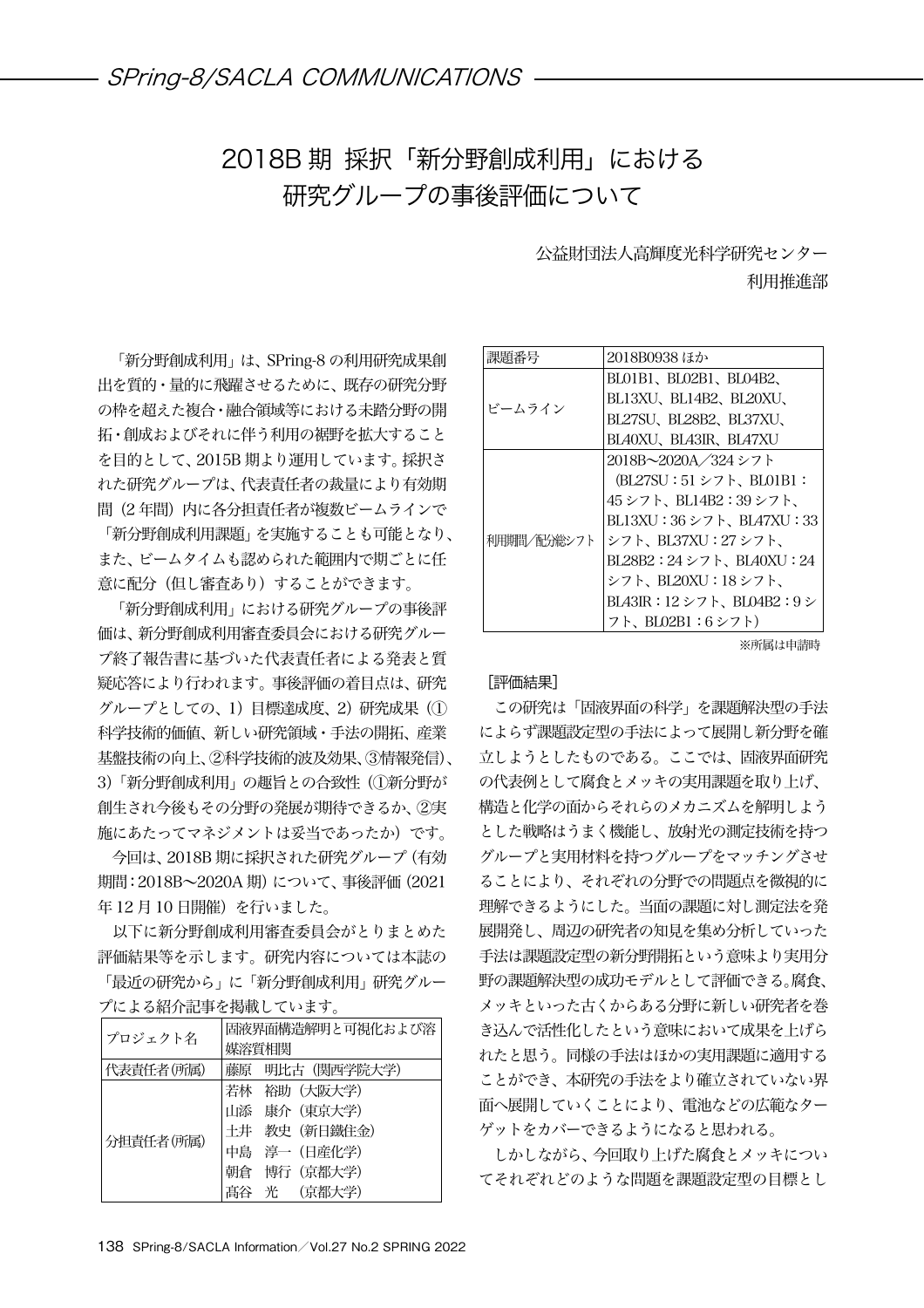て設定したかについては明確でなく、課題設定の達成 目標がメンバーに明確に意識されていないようで曖 昧になっている。その結果、今問題になっていること を解決する課題解決型の研究になっているきらいが ある。新分野開拓という意味よりも、腐食、メッキと いった古くからある分野に新しい研究者を巻き込ん で活性化したという意味において、成果を上げられた と思う。分野融合、新分野創成利用グループというよ り、異分野専門家の連携利用グループと考えた方がも っともらしく思われる。研究の遂行に当たっては、学 術と産業界を上手く融合させ巧みなマネジメントが 行われたと評価できる。個々の研究というよりは、研 究スタイルの波及効果があるように思われる。

この研究グループは「固液界面の科学」を課題設定 型のモデル課題として提起したが、研究はまだ端緒に ついたばかりである。申請書にはメゾスコピック構造 という表現があるが、これは単に研究対象がマクロ構 造とミクロ構造の中間にあるということを言ってい るに過ぎず、本研究は腐食とメッキの現象を、放射光 技術を駆使してミクロな視点から解明したものであ って、メゾスコピック構造とその物性を主要な概念と して取り上げ、その解明を新分野形成の根幹として位 置づけようとする観点はほとんど見受けられない。固 液界面においてメゾスコピック系の構造として何が 本質であるかはまだ解明されていない。

情報発信については、これまで SPRUC を中心に情 報発信が行われている。学術的成果に加えて、産官学 連携の進め方などについても蓄積された成果がある ので、それらについても SPRUC をはじめとして広く 発信し活用していただきたい。いくつかの重要な論文 が発表されており、企業からの発信もある点は評価し たい。論文発表数は十分であるが、本グループのテー マを考えると、もう少しプレスリリースがあってもよ いようにと思われる。

[成果リスト]

(査読付き論文)

 $[1]$  SPring-8 publication ID = 37634

M. Hülsey*et al.*: "In situ Spectroscopy-Guided Engineering of Rhodium Single-Atom Catalysts for CO Oxidation" *Nature Communications* **10** (2019) 1330.

[2] SPring-8 publication  $ID = 37840$ 

H. Fujii *et al.*: "Kinetics of Iron Passivation Studied by

Sub-Second Resolution Realtime X-ray Reflectivity Technique" *Journal of the Electrochemical Society* **166** (2019) E212-E216.

[3] SPring-8 publication ID = 39596

H. Fujii *et al.*: "Early Stages of Iron Anodic Oxidation: Defective Growth and Density Increase of Oxide Layer" *Physical Review Materials* **4** (2020) 033401.

[4] SPring-8 publication  $ID = 40029$ 

Y. Negishi *et al.*: "γ-Alumina-supported Pt<sub>17</sub> Cluster: Controlled Loading, Geometrical Structure, and Size-Specific Catalytic Activity for Carbon Monoxide and Propylene Oxidation"*Nanoscale Advances* **2**(2020) 669-678.

[5] SPring-8 publication  $ID = 40030$ 

W. Kurashige *et al.*: "Activation of Water-Splitting Photocatalysts by Loading with Ultrafine Rh−Cr Mixed-Oxide Cocatalyst Nanoparticles" *Angewandte Chemie International Edition* **59** (2020) 7076-7082.

[6] SPring-8 publication  $ID = 41591$ 

T. Matsuyama *et al.*: "Effect of Ligand on Electronic State of Gold in Ligand-Protected Gold Clusters Elucidated by X-ray Absorption Spectroscopy" *The Journal of Physical Chemistry C* **125** (2021) 3143-3149.

[7] SPring-8 publication  $ID = 41593$ 

S. Hayashi *et al*.: "Base Catalytic Activity of [Nb<sub>10</sub>O<sub>28</sub>]<sup>6-</sup>: Effect of Countercation" *The Journal of Physical Chemistry C***124** (2020) 10975-10980.

[8] SPring-8 publication  $ID = 41603$ 

R. Agata *et al.*: "Iron-Catalyzed Cross Coupling of Aryl Chlorides with Alkyl Grignard Reagents: Synthetic Scope and Fe<sup>II</sup>/Fe<sup>IV</sup> Mechanism Supported by X-ray Absorption Spectroscopy and Density Functional Theory Calculations" *Bulletin of the Chemical Society of Japan***92**(2019) 381-390.

[9] SPring-8 publication  $ID = 41689$ 

H. Asakura *et al.*: "Recent Applications of X-ray Absorption Spectroscopy in Combination with High Energy Resolution Fluorescence Detection" *Chemistry Letters* **50** (2021) 1075-1085.

 $[10]$  SPring-8 publication ID = 41745

Y. Aoki *et al.*: "Ligand-Free Iron-Catalyzed C–F Amination of Diarylamines: A One-Pot Regioselective Synthesis of Diaryl Dihydrophenazines" *Organic Letters* **21** (2019) 461-464.

[11] SPring-8 publication  $ID = 41748$ 

Y. Okuma *et al.*: "Rotational Isomerism of the Amide Units in Rotaxanes Based on a Cyclic Tetraamide and